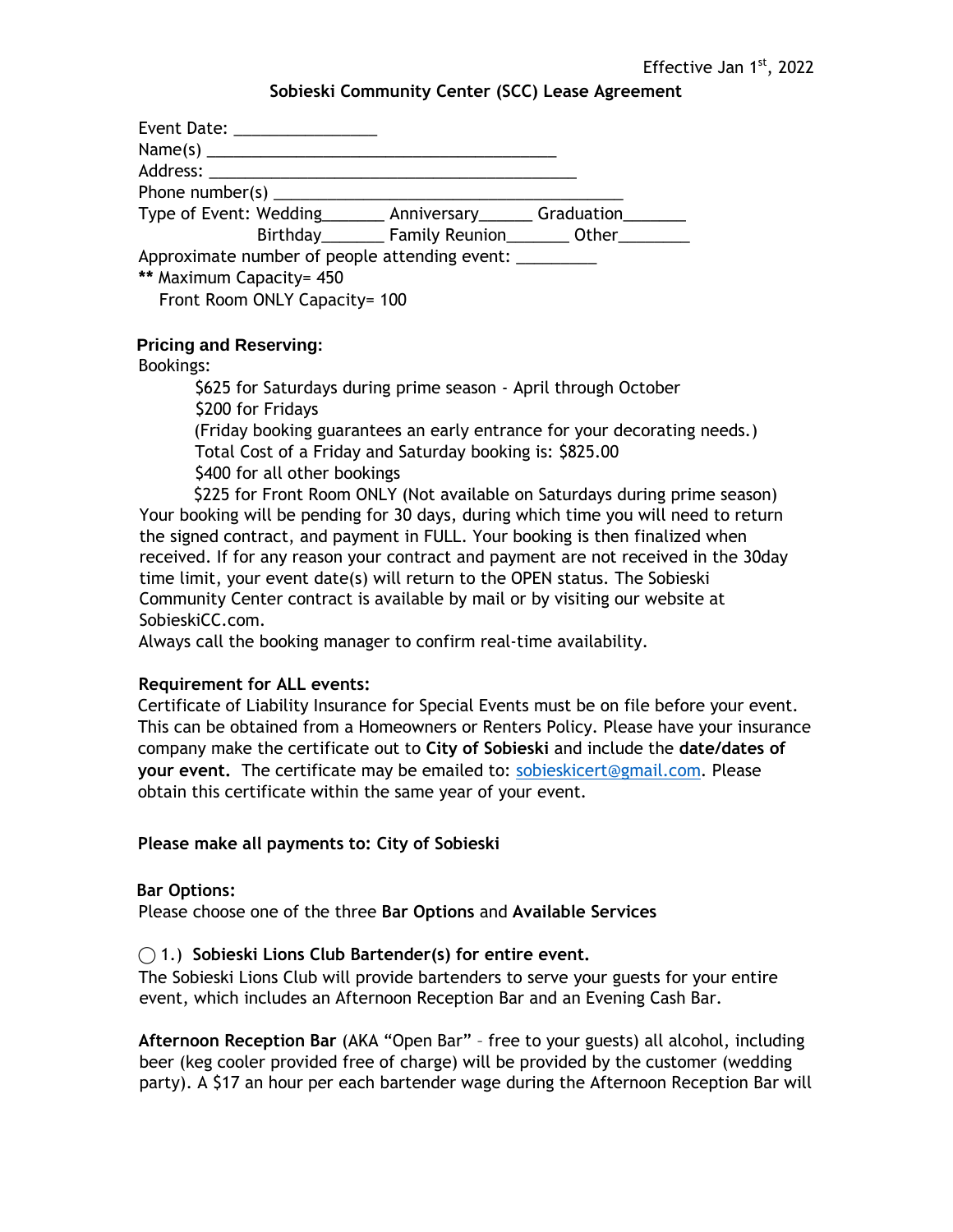## **Sobieski Community Center (SCC) Lease Agreement**

be the responsibility of the customer. The number of bartenders is determined by your guest count. Payment required on your event day.

**Evening Cash Bar** starts at 7pm. Any left over alcohol from the afternoon reception will now be removed from the bar area and returned to the customer, and the Lions Club bartenders will open the Cash Bar. Bartenders wage will be paid by the Lions Club for the Cash Bar. Available for purchase will be a variety of beer, wine, wine coolers, and set-ups, including pop, OJ, cranberry juice, etc... Your guests are welcome to bring in their own hard liquor bottle to mix with purchased set-ups during the cash bar. Please inform your guests of our **Strict no allowance rule**: No allowance on ANY alcohol beverage to be brought in to the Sobieski Community Center during the cash bar, with the exception of hard liquor bottle. The wedding party may be requested in assisting to remove any non-compliant guests from the premises.

## ⃝ 2.) **Bartenders for the entire event will be customers responsibility**

Customer is aware and must follow all rules/regulations concerning the use of alcohol and abide by all federal, state and local laws regarding consumption, display and use of alcoholic beverages. This includes no sale, no cash exchange for alcohol by your bartenders. A \$250.00 damage deposit is required with this bar option, payable to City of Sobieski, and due on your event day.

## ⃝ 3.) **Sobieski Lions Club Bartenders with Open Bar**

Sobieski Lions Club will provide bartenders for entire event.

Open Bar for entire event.

Customer will provide all alcoholic beverages.

A \$17 an hour per bartender wage is customer responsibility. Payment required on your event day. Charge of \$100 to cover Liquor Liability Insurance cost, payable to building manager prior to your event.

## **Available Services:**

 $\bigcap$  1.) Pop: \$1.00 per pound

 $\bigcirc$  2.) Ice: \$5.00 per 5-gallon pail (22lbs) ALL ice must be purchased from Community Center. Due to health code, Ice will not be allowed to be brought in.

#### **Important Policies / Information:**

- Absolutely **no serving alcoholic beverages to minors** during your event.
- Discontinue to serve alcoholic beverages to an obviously intoxicated attendee of your event.
- Decorating in any manner that causes damage to walls, ceiling or floors is not permitted, this includes no glitter, confetti and feathers.
- Unsheltered candles are not permitted.
- All dances are limited to 5 hours or to Midnight.